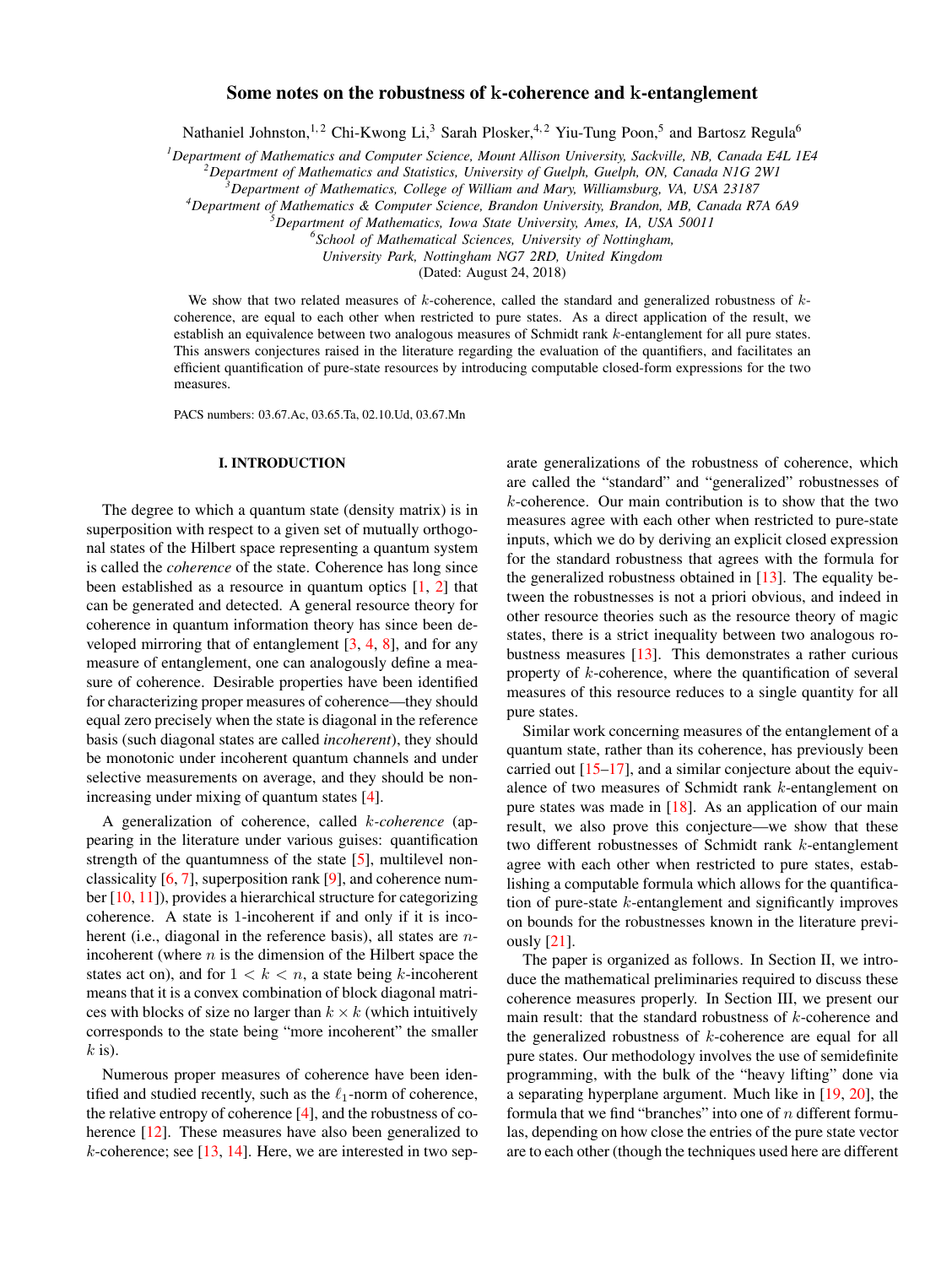than in those papers). Section IV is dedicated to discussions of how to explicitly construct the closest  $k$ -incoherent state in certain special cases, since the proof of our main result is nonconstructive. In Section V, we detail the connection between robustness of  $k$ -coherence with robustness of  $k$ -entanglement and show why our results answer the corresponding question about Schmidt rank k-entanglement. We end with conclusions in Section VI.

#### II. PRELIMINARIES

We use kets like  $|v\rangle$  to denote unit vectors (pure states) in  $\mathbb{C}^n$ , lowercase Greek letters like  $\rho$  to denote arbitrary density matrices (positive semidefinite matrices with trace 1), outer products like  $|v\rangle\langle v|$  to specifically denote pure state density matrices, and  $\mathcal{D}_n$  to denote the set of  $n \times n$  density matrices (pure or mixed). We will use the notation x to denote an unnormalized complex vector,  $\mathbf{1} = (1, \ldots, 1)^t$  the all-ones vector, and  $A \succeq 0$  to mean that the matrix A is positive semidefinite. We say that a pure state  $|v\rangle$  is k-incoherent if it has k or fewer non-zero entries (when written in the standard computational basis  $\{|1\rangle, \ldots, |n\rangle\}$  of  $\mathbb{C}^n$ ), and we say that a density matrix is  $k$ -incoherent if it is in the set

$$
\mathcal{I}_k \stackrel{\text{def}}{=} \Big\{ \sum_i p_i |v_i\rangle\langle v_i| : p_i \ge 0, \sum_i p_i = 1,
$$
  

$$
|v_i\rangle \text{ is } k\text{-incoherent } \forall i \Big\}.
$$

For convenience, we define  $\mathcal{I} = \mathcal{I}_1$ , which is equal to the set of diagonal density matrices, and we also notice that  $\mathcal{I}_n = \mathcal{D}_n$ (the set of *all* density matrices). For intermediate values of k, it is not difficult to show that these sets are convex and satisfy  $\mathcal{I}_k \subsetneq \mathcal{I}_{k+1}$ , so they form a hierarchy that interpolates between  $I$  and  $D_n$  in a fairly natural way.

Analogous to the setting of entanglement [\[17\]](#page-7-15), the robust-ness of coherence [\[12\]](#page-7-11) of a given state  $\rho \in \mathcal{D}_n$  is defined by

<span id="page-1-1"></span>
$$
R(\rho) \stackrel{\text{def}}{=} \min_{\tau \in \mathcal{D}_n} \left\{ s \ge 0 \, \middle| \, \frac{\rho + s\tau}{1 + s} \in \mathcal{I} \right\}. \tag{1}
$$

More generally, for  $k \in \{2, 3, \ldots, n\}$  one can define two different robustnesses of k-coherence—the "standard" and "generalized" robustness of k-coherence, respectively—as follows [\[13,](#page-7-12) [14\]](#page-7-13):

<span id="page-1-0"></span>
$$
R_k^s(\rho) \stackrel{\text{def}}{=} \min_{\sigma \in \mathcal{I}_k} \left\{ s \ge 0 \, : \, \frac{\rho + s\sigma}{1 + s} \in \mathcal{I}_k \right\} \quad \text{and} \quad (2)
$$

$$
R_k^g(\rho) \stackrel{\text{def}}{=} \min_{\tau \in \mathcal{D}_n} \left\{ s \ge 0 \, : \, \frac{\rho + s\tau}{1 + s} \in \mathcal{I}_k \right\}. \tag{3}
$$

We note that the measure [\(2\)](#page-1-0) only makes sense if  $k \geq 2$ , since if  $k = 1$  then  $\mathcal{I}_1$  does not span the space of density matrices, so if  $\rho$  is not diagonal then we cannot find *any* value of s such that  $(\rho + s\sigma)/(1 + s) \in \mathcal{I}_1$ . On the other hand, the measure [\(3\)](#page-1-0) indeed reduces to exactly the usual robustness of coherence [\(1\)](#page-1-1) when  $k = 1$ .

Since  $\mathcal{I}_k \subsetneq \mathcal{D}_n$  for fixed n and  $k = 1, \ldots, n - 1$ , we have  $R_k^g \leq R_k^s$ , and numerics can be used to straightforwardly show that in fact  $R_k^g(\rho) < R_k^s(\rho)$  for most randomlychosen  $\rho \in \mathcal{D}_n$  (both of these measures of k-coherence can be computed numerically via semidefinite programming). However, we will show that these two  $k$ -coherence measures do in fact coincide when restricted to pure states. That is,  $R_k^g(|v\rangle\langle v|) = R_k^s(|v\rangle\langle v|)$  for all  $|v\rangle \in \mathbb{C}^n$ .

## III. MAIN RESULT

We are now ready to state our main result: a formula for  $R_k^s(|v\rangle\langle v|)$  that agrees with the formula for  $R_k^g(|v\rangle\langle v|)$  that was derived in [\[13\]](#page-7-12) and thus shows that these two measures of coherence do indeed coincide on pure states. Note that the theorem is stated only for pure states  $|v\rangle = (v_1, \dots, v_n)^t$  with real entries satisfying  $v_1 \geq \cdots \geq v_n \geq 0$ . This is not actually a restriction, since if  $|v\rangle$  is not of this form then it can be converted to this form via a diagonal unitary and/or a permutation matrix, and these operations do not affect the value of  $R_k^s$  or  $R_k^g$ .

 $\sum_{i=j}^{n} v_i$ . Then our main result is as follows. For convenience, for each  $1 \leq j \leq n$  we define  $s_j :=$ 

<span id="page-1-2"></span>**Theorem 1.** Let  $|v\rangle = (v_1, \ldots, v_n)^t$  be a pure state with  $v_1 \geq$  $v_2 \geq \cdots \geq v_n \geq 0$ . Fix  $k \in \{2, 3, \ldots, n\}$  and let  $\ell \in$  $\{2, 3, \ldots, k\}$  *be the largest integer such that*  $v_{\ell-1} \geq s_{\ell}/(k - 1)$  $\ell + 1$ ) *(set*  $\ell = 1$  *if no such integer exists). Then* 

$$
R_k^s(|v\rangle\langle v|)=R_k^g(|v\rangle\langle v|)=\frac{s_\ell^2}{k-\ell+1}-\sum_{i=\ell}^nv_i^2.
$$

Before we proceed to prove the above result, let us provide some intuition for the formula appearing in Theorem [1.](#page-1-2) This expression can be related to the k-support norm  $||v\rangle||_{(k)}$ , defined first in [\[22\]](#page-7-20) and shown to correspond to  $R_k^g$  for pure states in [\[13,](#page-7-12) Theorem 10], in the sense that  $R_k^g(\wedge v)(v)$  =  $\|v\|\|_{(k)}^2 - 1$ . As a valid norm on  $\mathbb{C}^n$ , the k-support norm can be alternatively computed using its dual norm, given for any  $\mathbf{x} \in \mathbb{C}^n$  by  $[6, 22]$  $[6, 22]$  $[6, 22]$ 

$$
\|\mathbf{x}\|_{(k)}^{\circ} = \max \{ |\mathbf{x}^{\dagger}|v \rangle | : |v\rangle \text{ is } k\text{-incoherent } \}
$$

$$
= \sqrt{\sum_{i=1}^{k} x_i^{\downarrow}}
$$
(4)

where  $x_i^{\downarrow}$  denotes the coefficients of x arranged so that  $|x_i^{\downarrow}| \ge$  $\cdots \geq |x_n^{\downarrow}|$ . By norm duality, we then have

<span id="page-1-3"></span>
$$
\|\mathbf{x}\|_{(k)} = \max\left\{ |\mathbf{x}^\dagger \mathbf{a}| : \|\mathbf{a}\|_{(k)}^{\circ} \le 1 \right\}.
$$
 (5)

We further remark that  $\|\mathbf{x}\|_{(1)} = \sum_i |x_i|$  and  $\|\mathbf{x}\|_{(n)} = \sqrt{\sum_i |x_i|}$  $\sqrt{x}$ <sup>†</sup>x, and hence the k-support norm can be seen as a natural way to interpolate between the  $\ell_1$  and  $\ell_2$  norms.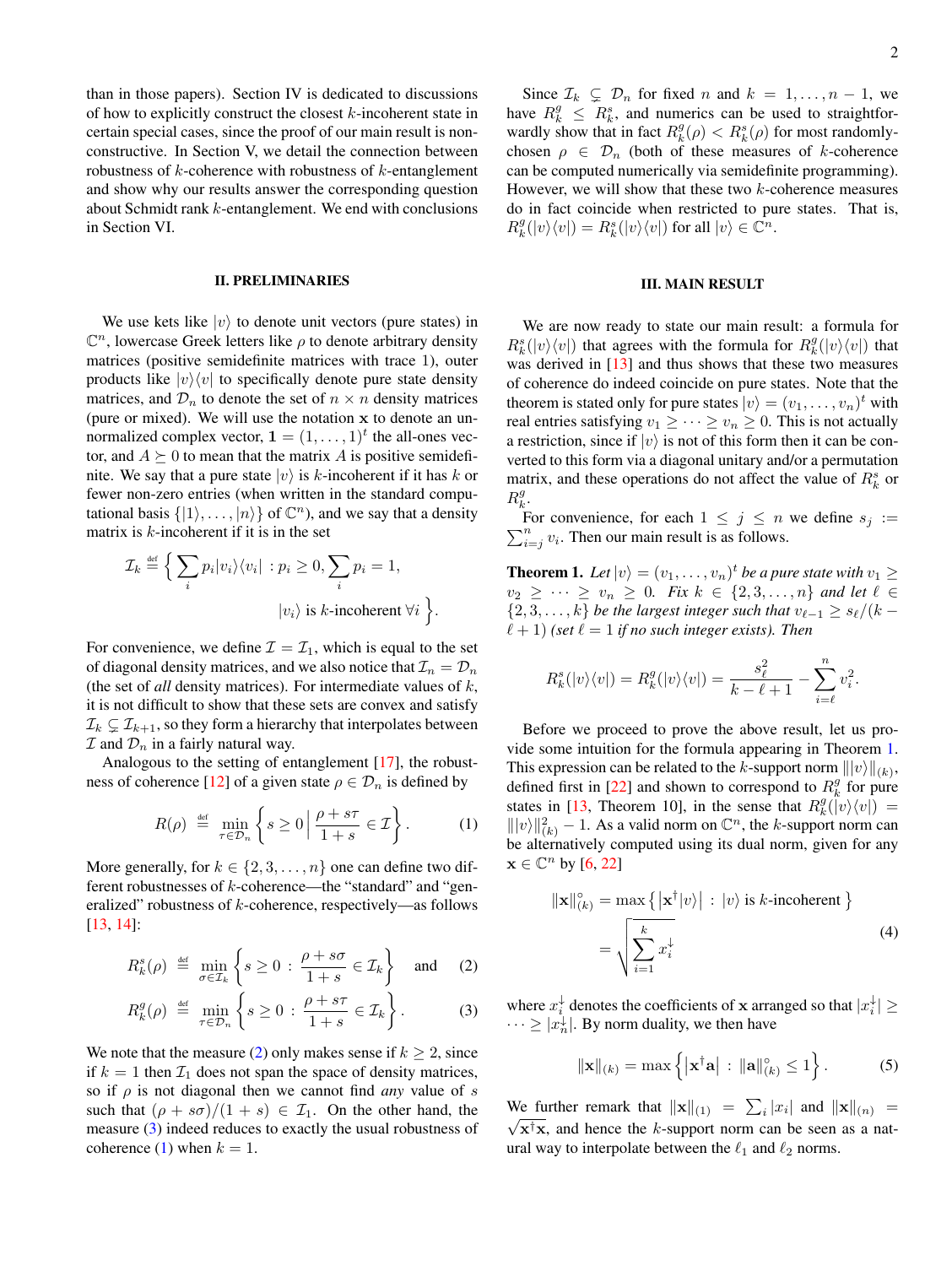The remainder of this section is devoted to proving the above result. Although the lower bound follows already from [\[13\]](#page-7-12), we rederive it directly here, as it is no extra work to do so. We will separately show that the claimed formula is a lower bound and an upper bound of the robustnesses.

#### Lower bound via semidefinite programming duality

To show that the formula described by Theorem [1](#page-1-2) is a lower bound of the robustnesses of  $k$ -coherence, we use semidefinite programming duality techniques. The minimization prob-lems [\(2\)](#page-1-0) and [\(3\)](#page-1-0) that define  $R_k^s$  and  $R_k^g$  are (primal) semidefinite programs, and their dual programs can be written in the following forms:

<span id="page-2-0"></span>
$$
R_k^s(\rho) \ = \ \max_{W \in \mathcal{I}_k^o} \left\{ \text{tr}\left(\rho W\right) \, : \, I - W \in \mathcal{I}_k^o \right\} - 1 \quad \text{(6)}
$$

$$
R_k^g(\rho) = \max_{W \succeq 0} \left\{ \text{tr}(\rho W) : I - W \in \mathcal{I}_k^{\circ} \right\} - 1,\quad (7)
$$

where  $\mathcal{I}_k^{\circ}$  is the dual cone of  $\mathcal{I}_k$ , defined by [\[14\]](#page-7-13)

$$
\mathcal{I}_k^{\circ} \stackrel{\text{def}}{=} \{ W = W^{\dagger} : \text{tr}(W\rho) \ge 0 \ \forall \rho \in \mathcal{I}_k \}
$$
  
= 
$$
\{ W = W^{\dagger} : \text{all } k \times k \text{ principal submatrices } W[i_1, \dots, i_k] \text{ of } W \text{ are } \succeq 0 \},
$$

where  $W[i_1, \ldots, i_k]$  denotes the principal submatrix of W containing rows and columns  $i_1, \ldots, i_k$ . Note that since  $R_k^g \leq R_k^s$ , we just want to find a particular W that attains the optimal value claimed by the theorem in the maximization problem [\(7\)](#page-2-0), since that establishes a lower bound of  $R_k^g$  and thus of  $R_k^s$  as well.

To establish this formula as a lower bound, we first define (for convenience of notation) the quantities

$$
\alpha := \frac{s_{\ell}}{k - \ell + 1} \quad \text{and} \quad \beta := \sqrt{\alpha s_{\ell} + \sum_{j=1}^{\ell-1} v_j^2}.
$$

In particular, this definition gives  $v_{\ell-1} \geq \alpha$  and

$$
\beta^{2} - 1 = \alpha s_{\ell} + \sum_{j=1}^{\ell-1} v_{j}^{2} - 1 = \frac{s_{\ell}^{2}}{k - \ell + 1} - \sum_{i=\ell}^{n} v_{i}^{2},
$$

which is our claimed formula for  $R_k^s(|v\rangle\langle v|)$  and  $R_k^g(|v\rangle\langle v|)$ . In the case when  $\ell \geq 2$ , we set

$$
\mathbf{a} := \frac{1}{\beta} (v_1, v_2, \dots, v_{\ell-1}, \alpha, \alpha, \dots, \alpha)^t \in \mathbb{R}^n \qquad (8)
$$

and then define

<span id="page-2-1"></span>
$$
W:=\mathbf{aa}^t.
$$

We claim that  $W$  is a feasible point of the semidefinite program [\(7\)](#page-2-0) that produces the desired objective value. To see this, we first note that  $W \succeq 0$  and

$$
\operatorname{tr}(|v\rangle\langle v|W) - 1 = \frac{1}{\beta^2} \left( \sum_{j=1}^{\ell-1} v_j^2 + \sum_{j=\ell}^n v_j \alpha \right)^2 - 1
$$

$$
= \frac{1}{\beta^2} \left( \alpha s_\ell + \sum_{j=1}^{\ell-1} v_j^2 \right)^2 - 1
$$

$$
= \beta^2 - 1,
$$

as desired.

All that remains is to show that  $I - W \in \mathcal{I}_k^{\circ}$ , which is equivalent to the statement that  $I_k \succeq W[i_1, \ldots, i_k]$  for all  $i_1$  <  $\cdots$  <  $i_k$ . To see why this is the case, note that  $W[i_1, \ldots, i_k]$  has rank one and its maximum eigenvalue is thus tr  $(W[i_1, \ldots, i_k])$ . Because  $v_1 \geq \cdots \geq v_{\ell-1} \geq \alpha$ , the  $k \times k$  principal submatrix of W with the largest trace is  $W[1, \ldots, k]$ , which has trace

$$
\text{tr}(W[1,\ldots,k]) = \frac{1}{\beta^2} \left( \sum_{j=1}^{\ell-1} v_j^2 + (k - \ell + 1)\alpha^2 \right)
$$

$$
= \frac{1}{\beta^2} \left( \sum_{j=1}^{\ell-1} v_j^2 + \alpha s_\ell \right)
$$

$$
= 1.
$$

Thus it is indeed the case that  $I_k \succeq W[i_1, \ldots, i_k]$ , which shows that  $W$  is a feasible point of the semidefinite program and completes the proof of the lower bound when  $\ell > 2$ .

To see this the desired lower bound also holds when  $\ell = 1$ , we set  $W = J_n/k$ , where  $J_n$  is the  $n \times n$  all-ones matrix. It is straightforward to check that  $W \succeq 0$  and that every  $k \times k$ principal submatrix of W has largest eigenvalue 1, so  $I-W \in$  $\mathcal{I}_k^{\circ}$ . Thus W is a feasible point of the semidefinite program [\(7\)](#page-2-0) with objective value

$$
\operatorname{tr}(|v\rangle\langle v|W) - 1 = \frac{1}{k} \left(\sum_{j=1}^{n} v_j\right)^2 - 1 = \beta^2 - 1,
$$

as desired, which completes the proof of the  $\ell = 1$  part of the lower bound.

We have now shown that the quantity described by the theorem is indeed a lower bound on both robustnesses:

$$
\frac{s_{\ell}^2}{k-\ell+1} - \sum_{i=\ell}^n v_i^2 \le R_k^g(|v\rangle\langle v|) \le R_k^s(|v\rangle\langle v|).
$$

Notice that a in Eq.  $(8)$  is precisely the vector which achieves the maximum in the dual expression for the ksupport norm  $|||v\rangle||_{(k)}$  in Eq. [\(5\)](#page-1-3).

#### The upper bound

To see that this quantity is also an upper bound, we return to the original formulation of these robustnesses [\(2\)](#page-1-0) and [\(3\)](#page-1-0)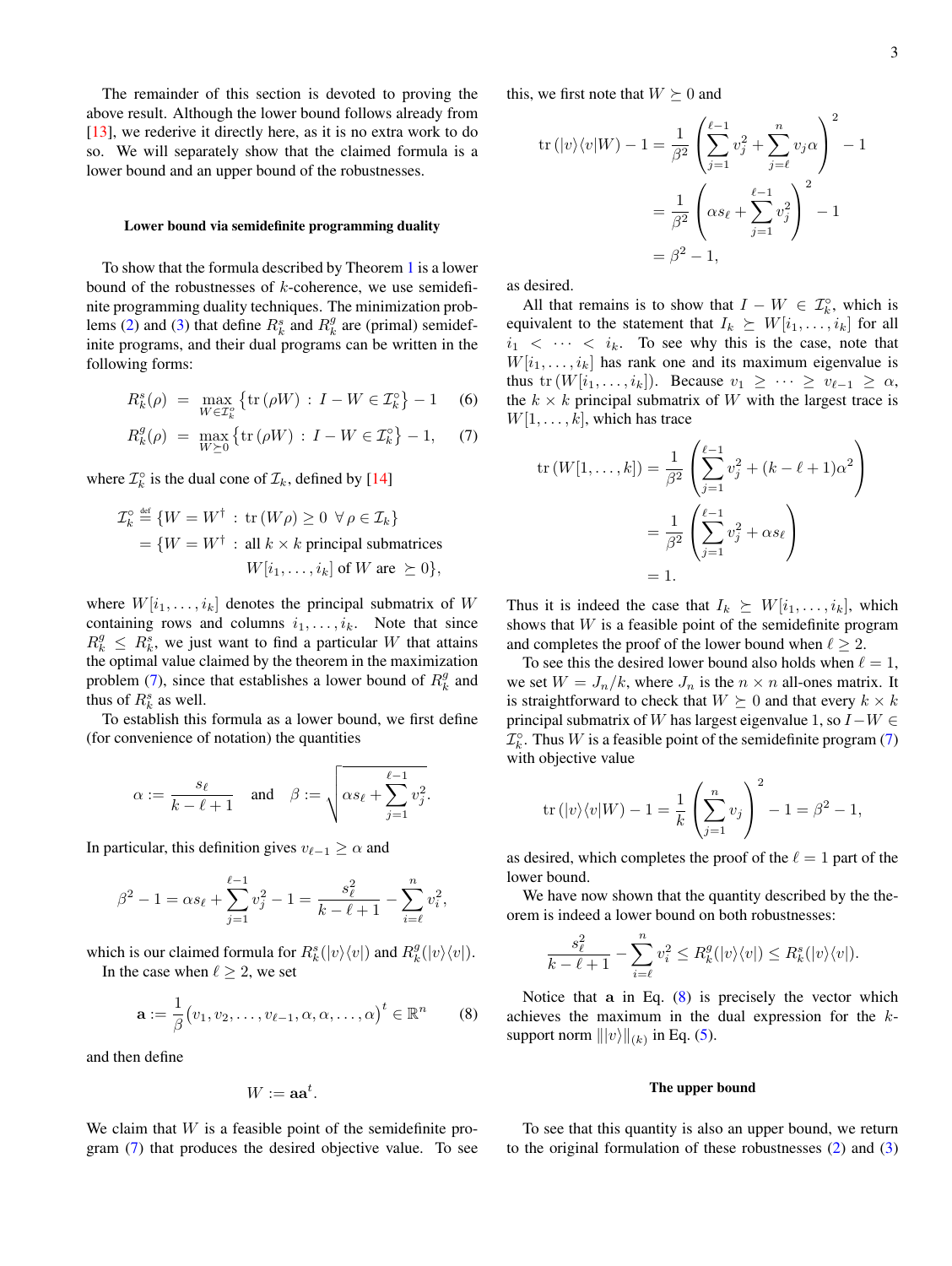as minimization problems. We want to show that there exists  $\sigma \in \mathcal{I}_k$  such that

$$
\frac{|v\rangle\langle v| + s\sigma}{1+s} \in \mathcal{I}_k, \quad \text{where} \quad s = \beta^2 - 1,
$$

since that would then imply  $R_k^g(|v\rangle\langle v|) \leq R_k^s(|v\rangle\langle v|) \leq \beta^2$  – 1.

First, we need the following simple lemma.

<span id="page-3-0"></span>**Lemma 1.** Let  $S \in M_n$  be a Hermitian matrix with non*negative diagonal entries, non-positive off-diagonal entries, and non-negative row sums. Then* S *is a non-negative sum of matrices in*  $\mathcal{I}_2$ *.* 

*Proof.* Without loss of generality, we can consider the case when the row sums of  $S$  equal 0, since if they are strictly positive then we can just write  $S = \tilde{S} + D$  where  $\tilde{S}$  has 0 row sums and  $D \in \mathcal{I}_1 \subset \mathcal{I}_2$ .

For each  $1 \leq i < j \leq n$ , let  $s_{i,j}$  be the  $(i, j)$ -entry of S and let  $G^{(i,j)}$  be the  $n \times n$  matrix with entries defined by

$$
(G^{(i,j)})_{k,\ell} = \begin{cases} s_{i,j}, & \text{if } \{k,\ell\} = \{i,j\} \\ |s_{i,j}|, & \text{if } \{k,\ell\} = \{i\} \text{ or } \{k,\ell\} = \{j\} \\ 0, & \text{otherwise.} \end{cases}
$$

Observe that each  $G^{(i,j)}$  is positive semidefinite because it is diagonally dominant, and is only non-zero on a  $2 \times 2$ submatrix and is thus a non-negative sum of matrices in  $\mathcal{I}_2$ . Since  $S = \sum_{i=1}^n \sum_{j=i+1}^n G^{(i,j)}$ , it follows that S is a nonnegative sum of matrices in  $\mathcal{I}_2$  too.

We now divide the proof into three cases: (1)  $\ell = k$ , (2)  $\ell = 1$ , and (3)  $1 < \ell < k$ . Case (1) is the "easy" case, and for it we are able to construct an explicit solution  $s\sigma$ . On the other hand, cases (2) and (3) are much more involved and we are only able to prove existence of a solution—we do not explicitly construct it.

The solution when 
$$
\ell = k
$$

We start by defining

$$
\mathbf{u}_j := \sum_{i=1}^{k-1} \sqrt{\frac{v_j}{s_k}} v_i |i\rangle + \sqrt{s_k v_j} |j\rangle \quad \text{for} \quad j = k, \dots, n,
$$

where  $|i\rangle$  refers to the *i*-th standard basis vector. We then define  $s\sigma := \sum_{j=k}^n \mathbf{u}_j \mathbf{u}_j^t - |v\rangle\langle v|$ . Since each  $\mathbf{u}_j$  has at most k non-zero entries, it follows that  $|v\rangle\langle v| + s\sigma \in (1 + s)\mathcal{I}_k$ . Also, direct calculation shows that  $s\sigma = (O_{k-1} \oplus S)$ , where

$$
S = diag(v_k s_k, v_{k+1} s_k, \dots, v_n s_k) - (v_i v_j)_{k \leq i, j \leq n},
$$

which has non-negative diagonal entries and non-positive off-diagonal entries. Lemma [1](#page-3-0) thus tells us that  $S$  is a nonnegative sum of matrices in  $\mathcal{I}_2 \subset \mathcal{I}_k$ , so  $s\sigma$  is as well. Moreover,

$$
\text{tr}(S) = \sum_{i=k}^{n} v_i s_k - \sum_{i=k}^{n} v_i^2 = s_k^2 - \sum_{i=k}^{n} v_i^2 = \beta^2 - 1,
$$

which is the desired objective value. This completes the proof of the  $\ell = k$  case.

### *The solution when*  $\ell = 1$

Notice that in this case we have  $v_2 < s_2/(k-1)$ , which is equivalent to  $v_1 < s_1/k$ . Let  $S_n$  be the set of symmetric matrices with non-negative diagonal entries, non-positive offdiagonal entries, and row sums equal to zero. Let  $\mathcal{T}_k$  be the convex hull of the matrices of the form  $xx^t$ , where  $x \in \mathbb{R}^n$ has k nonzero entries each equal to  $s_1/k$ . Our goal now is to show that there exists a matrix  $S := s\sigma \in S_n$  such that  $\tau := |v\rangle\langle v| + S \in \mathcal{T}_k$ . If such an S does indeed exist then we are done, since Lemma [1](#page-3-0) then tells us that  $S$  is a nonnegative sum of matrices in  $\mathcal{I}_2$ , so  $\sigma \in \mathcal{I}_2 \subset \mathcal{I}_k$ ,  $\tau \in \mathcal{I}_k$  by construction since each x has k non-zero entries, and  $\text{tr}(S)$  =  $s = s_1^2/k - 1$  (as desired) since  $\tau \in \mathcal{T}_k$  implies  $\text{tr}(\tau) =$  $s_1^2/k$ . Thus S defines a feasible point of the minimization problem [\(2\)](#page-1-0) that produces the desired value in the objective function.

To see that there exists  $S \in S_n$  such that  $\tau \in \mathcal{T}_k$ , suppose for the sake of contradiction that no such  $S$  exists. It is straightforward to verify that  $S_n$  is a closed convex cone consisting of non-negative combinations of matrices of the form  $(|i\rangle - |j\rangle)(\langle i| - \langle j|)$ . Thus, since no such  $S \in S_n$  exists, there is a separating hyperplane on real symmetric matrices separating the convex cone  $|v\rangle\langle v| + S_n$  from the compact convex set  $\mathcal{T}_k$ . This separating hyperplane may be represented by a real symmetric matrix  $H$  with the property that

<span id="page-3-2"></span>
$$
\operatorname{tr}\left((|v\rangle\langle v| + A)H\right) > \operatorname{tr}\left(\tau H\right)
$$

for all  $A \in S_n$  and  $\tau \in \mathcal{T}_k$ . By convexity of the sets in question, this is equivalent to

$$
\text{tr}\left((|v\rangle\langle v| + c(|i\rangle - |j\rangle)(\langle i| - \langle j|))H\right) > \text{tr}\left(\mathbf{x}\mathbf{x}^t H\right)
$$

for all  $c > 0$ , all standard basis states  $|i\rangle$ ,  $|j\rangle$ , and all  $\mathbf{x} \in \mathbb{R}^n$ with k nonzero entries, each equal to  $s_1/k$ . Dividing both sides by  $s_1^2$  then gives us the following equivalent condition, where  $\mathbf{u} := (1/s_1)|v\rangle$ :

$$
\operatorname{tr}\left((\mathbf{u}\mathbf{u}^t + c(|i\rangle - |j\rangle)(\langle i| - \langle j|))H\right) > \operatorname{tr}(\mathbf{x}\mathbf{x}^t H) \tag{9}
$$

for all  $c > 0$ , all standard basis states  $|i\rangle$ ,  $|j\rangle$ , and all  $\mathbf{x} \in \mathbb{R}^n$ with k nonzero entries, each equal to  $1/k$ .

We will now show that there does not exist a real symmetric matrix  $H$  satisfying this condition, so our original assumption that there is no  $S \in \mathcal{S}_n$  with  $\tau \in \mathcal{T}_k$  must be incorrect. We break down the proof of the non-existence of  $H$  into two lemmas, and throughout them we let  $V(n, k)$  denote the set of all  $\mathbf{x} \in \mathbb{R}^n$  with k nonzero entries each equal to  $1/k$ .

<span id="page-3-1"></span>**Lemma 2.** Let  $u = (u_1, ..., u_n)^t \in \mathbb{R}^n$  with  $u_i \in [0, 1/k]$ and  $u_1 + \cdots + u_n = 1$ . The following statements are equiva*lent.*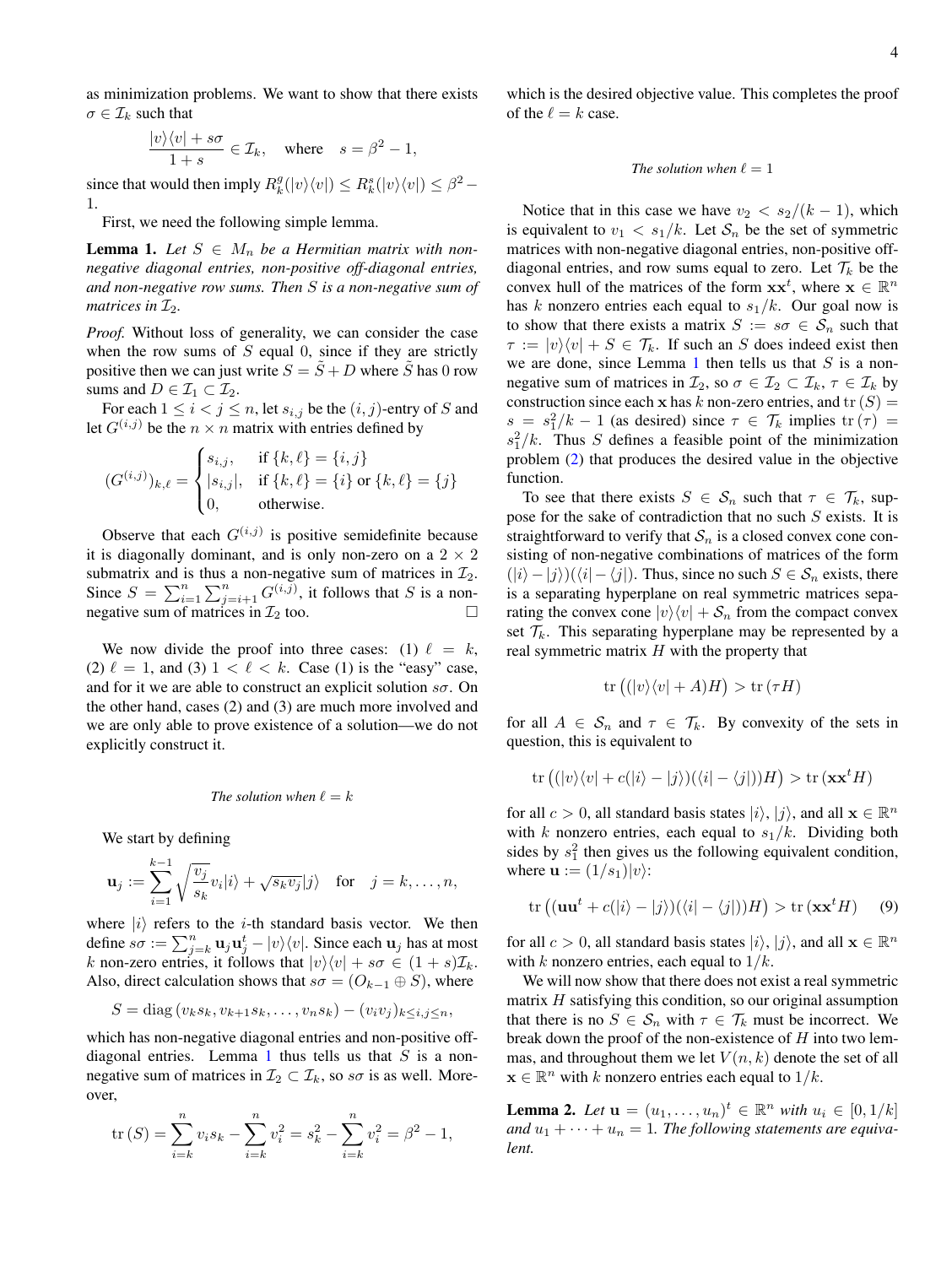(a) *There is a symmetric matrix*  $H = (h_{i,j})$  *such that* 

$$
\text{tr}\left[ (\mathbf{u}\mathbf{u}^t + c(\mathbf{w}\mathbf{w}^t))H \right] > \text{tr}\left( \mathbf{x}\mathbf{x}^t H \right)
$$

*for all*  $c \geq 0$ ,  $\mathbf{w} = |i\rangle - |j\rangle$ , and  $\mathbf{x} \in V(n, k)$ .

(b) *There is a symmetric matrix*  $H = (h_{i,j})$  *(with positive entries) such that*

$$
h_{i,i} + h_{j,j} \ge h_{i,j} + h_{j,i} \text{ for all } 1 \le i < j \le n, \text{ and}
$$
\n
$$
\text{tr}(\mathbf{u}\mathbf{u}^t H) > \text{tr}(\mathbf{x}\mathbf{x}^t H) \text{ for all } \mathbf{x} \in V(n,k).
$$

*Proof.* Suppose (a) holds. If there exist  $1 \leq i < j \leq n$  such that  $h_{i,i} + h_{j,j} - h_{i,j} - h_{j,i} < 0$ , then letting  $\mathbf{w} = |i\rangle - |j\rangle$ , we can find a sufficiently large  $c > 0$  such that for all  $\mathbf{x} \in \mathbb{R}^n$ with k nonzero entries each equal to  $1/k$ ,

$$
\text{tr}\left[ (\mathbf{u}\mathbf{u}^t + c(\mathbf{w}\mathbf{w}^t))H \right] < \text{tr}\left( \mathbf{x}\mathbf{x}^t H \right),
$$

for all  $\mathbf{x} \in V(n, k)$ , which is a contradiction. Therefore  $H =$  $(h_{i,j})$  such that  $h_{i,i} + h_{j,j} - h_{i,j} - h_{j,i} \geq 0$  for all  $i < j$ . Now,

$$
\text{tr}\left[ (\mathbf{u}\mathbf{u}^t + c(\mathbf{w}\mathbf{w}^t))H \right] > \text{tr}\left( \mathbf{x}\mathbf{x}^t H \right)
$$

for all  $c \geq 0$ . We conclude that

$$
\operatorname{tr}(\mathbf{u}\mathbf{u}^t H) > \operatorname{tr}(\mathbf{x}\mathbf{x}^t H).
$$

In the opposite direction, now suppose (b) holds. Then  $tr [(ww<sup>t</sup>H)] \geq 0$ , and hence, for all  $c \geq 0$ , we have

$$
\text{tr}\left[ (\mathbf{u}\mathbf{u}^t + c(\mathbf{w}\mathbf{w}^t))H \right] \ge \text{tr}\left( \mathbf{u}\mathbf{u}^t H \right) > \text{tr}\left( \mathbf{x}\mathbf{x}^t H \right),
$$

for all  $x \in V(n, k)$ . To show that we may assume H has positive entries, let  $J_n$  be the all-ones matrix. Then  $\text{tr}(\mathbf{u}\mathbf{u}^t J_n) = 1 = \text{tr}(\mathbf{x}\mathbf{x}^t J_n)$ . Thus, we may replace H by  $H + \mu J_n$  for sufficiently large  $\mu > 0$  so that the resulting matrix has positive entries without changing the conditions  $h_{i,i} + h_{j,j} \geq h_{i,j} + h_{j,i}$  for  $1 \leq i < j \leq n$ , and  $tr(\mathbf{u}\mathbf{u}^t H) > tr(\mathbf{x}\mathbf{x}^t H)$  for all  $\mathbf{x} \in V(n,k)$ .

<span id="page-4-0"></span>Lemma 3. *There is no matrix* H *satisfying condition (b) of Lemma [2.](#page-3-1)*

*Proof.* Let B be the set of all k-tuples  $\mathbf{b} = (b_1, \ldots, b_k)$  with  $b_1, \ldots, b_k \in \{1, \ldots, n\}$ . Suppose such a positive symmetric matrix H exists. We may replace H by  $\mu$ H for some  $\mu > 0$ and assume that

$$
\max\{\mathbf{x_b}^t H \mathbf{x_b} : \mathbf{b} \in B\} = 1,
$$

where  $\mathbf{x_b} = \frac{1}{k} \sum_{j=1}^{k} |b_j\rangle$ . Consider the set of vectors

$$
\mathcal{W} = \{ \mathbf{w} = (w_1, \dots, w_n)^t : w_i \in [0, 1/k], w_1 + \dots + w_n = 1 < \mathbf{w}^t H \mathbf{w} \}.
$$

Then **u** from Theorem [2](#page-3-1) (b) is in W, and there is a vector  $\mathbf{w} \in \mathbb{R}$ W attaining the maximum values  $w<sup>t</sup>Hw$ . Should there be more than one vector  $\mathbf{w} = (w_1, \dots, w_n)^t \in \mathcal{W}$  attaining the

value, we consider any w with maximum number of entries equal to  $1/k$ .

Our goal is to show that we can choose  $w$  such that  $k$  of its entries are  $1/k$ . To this end, suppose for now that there exist  $1 \leq r < s \leq n$  such that  $w_r, w_s \in (0, 1/k)$ . Then we can choose a suitable  $\lambda \neq 0$  and replace w by  $\tilde{\mathbf{w}} = \mathbf{w} + \lambda(|r| - \lambda)$  $|s\rangle \in W$  so that  $\{\tilde{w}_r, \tilde{w}_s\} = \{w_r + w_s, 0\}$  or  $\{\tilde{w}_r, \tilde{w}_s\} =$  $\{1/k, w_r + w_s - 1/k\}$  depending on whether  $w_r + w_s \ge 1/k$ or not.

We now claim that  $\text{tr}(\tilde{\mathbf{w}} \tilde{\mathbf{w}}^t H) = \text{tr}(\mathbf{w} \mathbf{w}^t H)$ . To see why this is the case, we write H in terms of its columns:  $H =$  $[\mathbf{h}_1 | \mathbf{h}_2 | \cdots | \mathbf{h}_n]$ , and compute

$$
\text{tr}\left(\tilde{\mathbf{w}}\tilde{\mathbf{w}}^t H\right) = \text{tr}\left(\mathbf{w}\mathbf{w}^t H\right) + 2\lambda(\mathbf{w}^t \mathbf{h}_r - \mathbf{w}^t \mathbf{h}_s) + \lambda^2(h_{r,r} + h_{s,s} - h_{r,s} - h_{s,r}).
$$

This quantity cannot be strictly greater than  $\text{tr}(\mathbf{w}\mathbf{w}^t H)$ , since that would contradict the fact that w was chosen to maximize  $w<sup>t</sup>Hw$ . On the other hand, if it is strictly less than  $tr(**ww**<sup>t</sup>H)$  then

$$
2\lambda(\mathbf{w}^t \mathbf{h}_r - \mathbf{w}^t \mathbf{h}_s) + \lambda^2 (h_{r,r} + h_{s,s} - h_{r,s} - h_{s,r}) < 0.
$$

Replacing  $\lambda$  by  $-\lambda$  would change the sign of this inequality, so we could construct another vector  $\hat{w}$  in a manner similar to  $\tilde{\mathbf{w}}$  by replacing  $\lambda$  by  $-\lambda$  (and possibly making it smaller, if necessary, so that the entries are still between 0 and  $1/k$ ) so that  $\text{tr}(\hat{\mathbf{w}}\hat{\mathbf{w}}^t H) > \text{tr}(\mathbf{w}\mathbf{w}^t H)$ , which again contradicts the fact that w was chosen to maximize  $w<sup>t</sup>Hw$ . Thus it must be the case that  $\text{tr}(\tilde{\mathbf{w}}\tilde{\mathbf{w}}^t H) = \text{tr}(\mathbf{w}\mathbf{w}^t H).$ 

By the assumption on w, we cannot have  $\{w_r, w_s\}$  =  $\{1/k, w_r + w_s - 1/k\}$ . But then we can repeat the arguments until we get more and more entries equal to 0. Ultimately, we will obtain two entries  $w_r, w_s$  with  $w_r + w_s \geq 1/k$  and arrive at the situation  $\{w_r, w_s\} = \{1/k, w_r + w_s - 1/k\}.$ 

It follows that, to avoid this condition, there cannot be two entries of w lying in  $(0, 1/k)$  to begin with. But then w must have exactly k nonzero entries each equal to  $1/k$ . Thus  $w =$  $x<sub>b</sub>$  for some  $b \in B$  and

$$
\mathbf{w}^t H \mathbf{w} = \mathbf{u}^t H \mathbf{u} > 1 = \max\{\mathbf{x}_{\mathbf{b}}^t H \mathbf{x}_{\mathbf{b}} : \mathbf{b} \in B\},\
$$

which is a contradiction that shows that H does not exist.  $\square$ 

Combining Lemmas [2](#page-3-1) and [3](#page-4-0) immediately shows that there does not exist a real symmetric matrix  $H$  satisfying Inequality [\(9\)](#page-3-2), which is the contradiction we have been striving for that completes the proof in this case.

### *The solution when*  $1 < \ell < k$

Finally, we now consider the case when  $1 < \ell < k$ . Recall that our aim is to show there exists a  $\sigma \in \mathcal{I}_k$  such that  $\tau :=$  $|v\rangle\langle v| + s\sigma \in (1 + s)\mathcal{I}_k$ , where  $s = \beta^2 - 1$  is the quantity described in the statement of the theorem. We will find that we can choose  $\sigma$  to have the block diagonal form  $s\sigma = O_{\ell-1} \oplus S$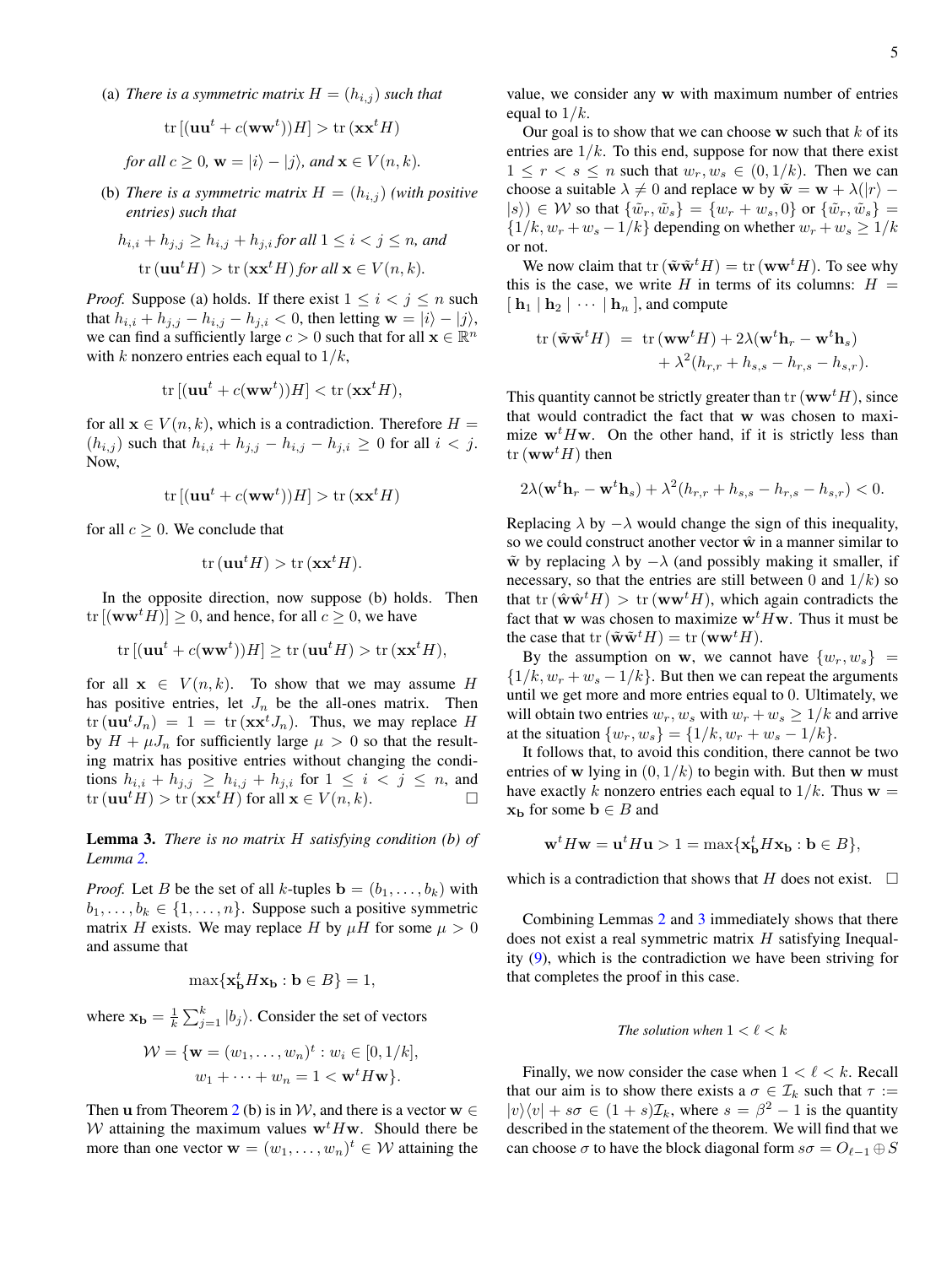with  $S \in S_{n-\ell+1}$  (and  $S_{n-\ell+1}$  is as defined in the  $\ell = 1$ case).

First, let  $\tilde{\mathbf{v}} = (v_{\ell}, \dots, v_{n})^{t}$ . By mimicking the argument presented for the  $\ell = 1$  case, we know that there exists  $S \in$  $\mathcal{S}_{n-\ell+1}$  such that  $\tilde{\tau} := \tilde{\mathbf{v}} \tilde{\mathbf{v}}^t + S \in \mathcal{T}_{k-\ell+1}$  (where  $\mathcal{T}_{k-\ell+1}$  is now the convex hull of the matrices of the form  $\tilde{\mathbf{x}}\tilde{\mathbf{x}}^t$ , where  $\tilde{\mathbf{x}} \in \mathbb{R}^{n-\ell+1}$  has  $k-\ell+1$  nonzero entries each equal to  $s_{\ell}/(k - \ell + 1)$ ). Thus we can write

$$
\tilde{\tau} = \sum p_{\tilde{\mathbf{x}}} \tilde{\mathbf{x}} \tilde{\mathbf{x}}^t,
$$

where the  $p_{\tilde{x}}$ 's are coefficients in the convex combination.

For each  $\tilde{\mathbf{x}}$ , construct  $\mathbf{x} \in \mathbb{R}^n$  via  $\mathbf{x} = (v_1, \dots, v_{\ell-1})^t \oplus \tilde{\mathbf{x}}$ , and then define

$$
\tau := \sum p_{\tilde{\mathbf{x}}} \mathbf{x} \mathbf{x}^t.
$$

Notice that  $\tau \in (1+s)\mathcal{I}_k$  by construction and

$$
\operatorname{tr}\left(S\right) = \operatorname{tr}\left(\tilde{\tau} - \tilde{\mathbf{v}}\tilde{\mathbf{v}}^t\right) = \frac{s_\ell^2}{k - \ell + 1} - \sum_{i=\ell}^n v_i^2,
$$

which is the desired objective value. Thus if we can show that  $\tau = |v\rangle\langle v| + (O_{\ell-1} \oplus S)$  then we are done.

By construction of  $\tau$ , these two matrices trivially agree on their bottom-right  $(n - \ell + 1) \times (n - \ell + 1)$  submatrices. The top-left  $(\ell - 1) \times (\ell - 1)$  submatrix of  $\tau$  equals

$$
\sum p_{\tilde{\mathbf{x}}}(x_1,\ldots,x_{\ell-1})^t(x_1,\ldots,x_{\ell-1})
$$
  
=  $(v_1,\ldots,v_{\ell-1})^t(v_1,\ldots,v_{\ell-1}),$ 

which is the top-left  $(\ell - 1) \times (\ell - 1)$  submatrix of  $|v\rangle\langle v| +$  $(O_{\ell-1} \oplus S).$ 

Finally, for the bottom-left  $(n-\ell+1)\times(\ell-1)$  submatrices, first recall that S has row sums 0, so the row sums of  $\tilde{\tau}$  =  $\tilde{\mathbf{v}} \tilde{\mathbf{v}}^t + S$  are  $v_{\ell} s_{\ell}, v_{\ell+1} s_{\ell}, \ldots, v_n s_{\ell}$ . Thus

$$
\tilde{\tau} \mathbf{1}_{n-\ell+1} = s_{\ell}(v_{\ell}, v_{\ell+1}, \ldots, v_n)^t.
$$

On the other hand, we can directly compute

$$
\tilde{\tau} \mathbf{1}_{n-\ell+1} = \sum p_{\tilde{\mathbf{x}}} \tilde{\mathbf{x}}^{\tilde{\mathbf{x}}} \mathbf{1}_{n-\ell+1} = s_{\ell} \sum p_{\tilde{\mathbf{x}}} \tilde{\mathbf{x}}.
$$

By combining the two above formulas for  $\tilde{\tau} \mathbf{1}_{n-\ell+1}$ , we see that

$$
\sum p_{\tilde{\mathbf{x}}} \tilde{\mathbf{x}} = (v_{\ell}, v_{\ell+1}, \dots, v_n)^t.
$$

It follows that the bottom-left  $(n - \ell + 1) \times (\ell - 1)$  submatrix of  $\tau$  equals

$$
\sum p_{\tilde{\mathbf{x}}} \tilde{\mathbf{x}}(v_1, v_2, \dots, v_{\ell-1}) = (v_{\ell}, v_{\ell+1}, \dots, v_n)^t (v_1, v_2, \dots, v_{\ell-1}),
$$

which is the bottom-left  $(n - \ell + 1) \times (\ell - 1)$  submatrix of  $|v\rangle\langle v| + (O_{\ell-1} \oplus S)$ , as desired. We thus conclude that  $\tau = |v\rangle\langle v| + (O_{\ell-1} \oplus S)$ , which completes the proof.

## IV. IMPLEMENTATION

Despite finding a formula for  $R_k^s(|v\rangle\langle v|)$ , we did not explicitly construct the optimal matrix  $\sigma$  in the defining minimiza-tion problems [\(2\)](#page-1-0) and [\(3\)](#page-1-0) except in the  $\ell = k$  case. Rather, we gave an existence proof based on the non-existence of a hyperplane separating two convex sets.

However, we did unearth some of the structure of an optimal  $\sigma$  that makes it easier to find than naïve optimization methods. In particular, although the constraint  $S \in \mathcal{I}_k$  can be implemented using semidefinite programming, the complexity of this constraint grows combinatorially with the matrix dimension  $n$ , making the computation infeasible in practice beyond low-dimensional cases. However, the proof of Theo-rem [1](#page-1-2) showed that the optimal  $\sigma$  can be chosen to have the form  $O_{\ell-1} \oplus S$ , where instead of requiring  $S \in \mathcal{I}_k$ , we require it to have non-negative diagonal entries, non-positive off-diagonal entries, and row sums 0, which can be checked via *linear* programming.

Similarly, instead of requiring  $|v\rangle\langle v|+s\sigma$  to be in  $(1+s)\mathcal{I}_k$ , we can require it to be a convex combination of the (finitely many) matrices of the form  $xx^{t}$ , where each x is of the form  $\mathbf{x} = (v_1, v_2, \dots, v_{\ell-1}) \oplus \tilde{\mathbf{x}}$  for some  $\tilde{\mathbf{x}}$  with exactly  $k - \ell + 1$ non-zero entries, each equal to  $s_{\ell}/(k - \ell + 1)$ . Again, linear programming can be used to find the coefficients in this convex combination, so we can construct  $\sigma$  via linear programming, which is significantly faster than semidefinite programming in practice. MATLAB code that implements this linear program (as well as the naïve methods based on semidefinite programming via CVX [\[23\]](#page-7-21), and the result of Theorem [1\)](#page-1-2) is available online from [\[24\]](#page-7-22).

# V. APPLICATION TO ENTANGLEMENT MEASURES

Our result can be extended from the robustnesses of  $k$ coherence to the analogous measures of entanglement of pure states. Let  $SR(|v\rangle)$  denote the Schmidt rank of the pure state  $|v\rangle$  and let  $SN(\rho)$  denote the Schmidt number [\[25\]](#page-7-23) of a mixed state  $\rho \in \mathcal{D}_{mn}$ . That is,  $SN(\rho)$  is the least integer k such that we can write

$$
\rho = \sum_i p_i |v_i\rangle\langle v_i|
$$

with  $p_i \geq 0$  and  $SR(|v_i\rangle) \leq k$  for all i. The k-projective tensor norm  $[18, 26]$  $[18, 26]$  $[18, 26]$  and the k-robustnesses of entanglement [\[15,](#page-7-14) [17,](#page-7-15) [21\]](#page-7-17) are defined, respectively, via

$$
||X||_{\gamma,k} \stackrel{\text{def}}{=} \inf \left\{ \sum_{i} |c_i| : X = \sum_{i} c_i |v_i\rangle \langle w_i| \text{ with } S R(|v_i\rangle), SR(|w_i\rangle) \le k \,\forall \,i \right\},\tag{10}
$$

$$
R_k^{E,s}(\rho) \stackrel{\text{def}}{=} \min_{\sigma: SN(\sigma) \le k} \left\{ s \ge 0 : SN\left(\frac{\rho + s\sigma}{1 + s}\right) \le k \right\} (11)
$$

$$
R_k^{E,g}(\rho) \stackrel{\text{def}}{=} \min_{\tau \in \mathcal{D}_{mn}} \left\{ s \ge 0 : SN\left(\frac{\rho + s\tau}{1 + s}\right) \le k \right\} .
$$
 (12)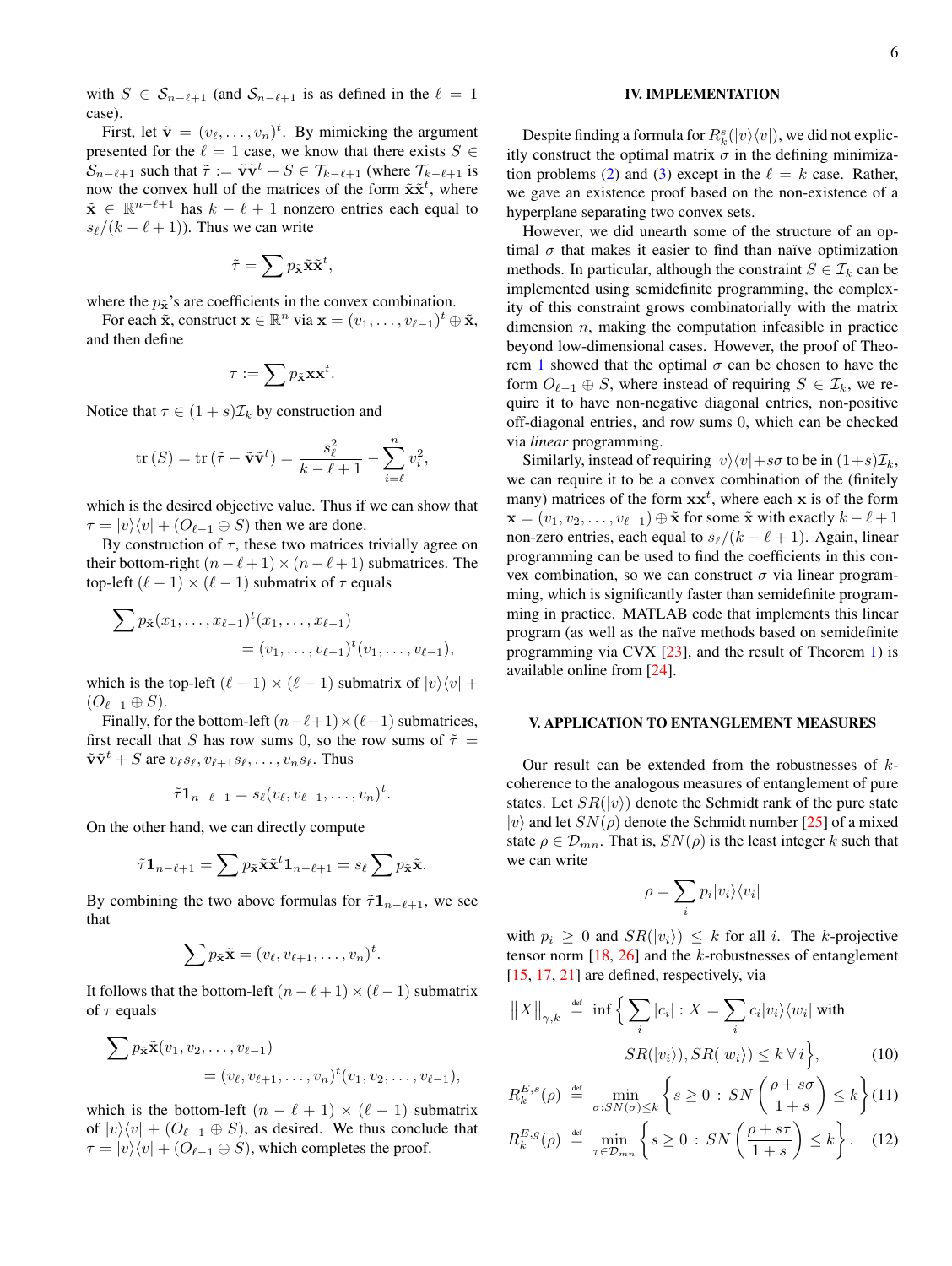It was shown in [\[13,](#page-7-12) Theorem 10] that, for any pure state  $|v\rangle \in$  $\mathbb{C}^m \otimes \mathbb{C}^n$  and for any  $k = 1, \ldots, \min\{m, n\}$ , the equality  $R_k^{E,g}(|v\rangle\langle v|)=\||v\rangle\langle v|\|_{\gamma,k}-1$  holds, and it was conjectured in [\[18\]](#page-7-16) that the equality  $R_k^{E,s}(|v\rangle\langle v|) = |||v\rangle\langle v|||_{\gamma,k} - 1$  holds. In addition to the trivial case of  $k = \min\{m, n\}$  where the robustness  $R_k^{E,s}$  of any state is equal to 0, the conjecture was shown to be true when  $k = 1$  in [\[16,](#page-7-25) [17\]](#page-7-15), since if  $|\lambda\rangle :=$  $(\lambda_1, \lambda_2, \dots, \lambda_r)^t$  is the vector of Schmidt coefficients of  $|v\rangle$ , then we have the explicit formulas

$$
\| |v\rangle\langle v| \|_{\gamma,1} = \left(\sum_{i=1}^r \lambda_i\right)^2 \text{ and }
$$

$$
R_1^{E,s}(|v\rangle\langle v|) = \left(\sum_{i=1}^r \lambda_i\right)^2 - 1.
$$

More generally, in [18]. Theorem 5.1] it was established that

$$
\| |v\rangle\langle v| \|_{\gamma,k} = R_k^s(|\lambda\rangle\langle\lambda|) + 1 \tag{13}
$$

$$
= \|\lambda\|_{(k)}^2,\tag{14}
$$

where  $R_k^s(|\lambda\rangle\langle\lambda|)$  is given by the formula of Theorem [1.](#page-1-2) As an application of our main result (Theorem [1\)](#page-1-2), we now show that this conjecture holds for all other values of  $k$  as well.

**Theorem 2.** Let  $|v\rangle \in \mathbb{C}^m \otimes \mathbb{C}^n$  be a pure state with non*zero Schmidt coefficients*  $\lambda_1, \lambda_2, \ldots, \lambda_r$  *and define*  $|\lambda\rangle :=$  $(\lambda_1, \lambda_2, \ldots, \lambda_r)^t$ *. Then* 

$$
R_k^{E,s}(|v\rangle\langle v|) = R_k^s(|\lambda\rangle\langle\lambda|) = |||v\rangle\langle v|||_{\gamma,k} - 1.
$$

*Proof.* Assume without loss of generality that the Schmidt decomposition of  $|v\rangle$  has the form  $|v\rangle = \sum_{i=1}^{n} \lambda_i |i\rangle \otimes |i\rangle$  (if it does not have this form, we can multiply it by a local unitary to bring it into this form).

Since  $R_k^{E,s}(|v\rangle\langle v|) \geq R_k^{E,g}(|v\rangle\langle v|)$  trivially, we immediately have  $R_k^{E,s}(|v\rangle\langle v|) \ge |||v\rangle\langle v|||_{\gamma,k} - 1$ . Alternatively, this lower bound can be shown in the same way as the lower bound in the proof of Theorem [1:](#page-1-2) noting that the dual expression for the generalized robustness can be written as

$$
R_k^{E,g}(\rho) = \max_{W \succeq 0} \left\{ \text{tr}\left(\rho W\right) \, : \, I - W \in \mathcal{V}_k^{\circ} \right\} - 1 \qquad (15)
$$

where  $\mathcal{V}_k^{\circ} \stackrel{\text{def}}{=} \{W = W^{\dagger} : \text{tr}(W\rho) \geq 0 \ \forall \rho : SN(\rho) \leq k\},\$ we can then choose  $W = bb^{\dagger}$ , where b is a vector which achieves the maximum in the dual formulation of the norm  $|||v\rangle\langle v|||_{\gamma,k}$ , i.e.  $|||v\rangle\langle v|||_{\gamma,k} = |{\bf b}^{\dagger}|v\rangle|^2$  (cf. [\[18,](#page-7-16) Theorem 5.1]). Notice that such b can be chosen as  $\mathbf{b} = \sum_i a_i |i\rangle \otimes$ |i) where  $\mathbf{a} \mathbf{a}^t$  is the feasible dual solution for  $R_k^g(\ket{\lambda} \bra{\lambda})$  established in Eq. [\(8\)](#page-2-1). This in particular allows for the construction of an explicit dual feasible solution which achieves the optimal value of  $R_k^{E,s}$ .

To show the upper bound, let  $\delta^* \in \mathcal{I}_k$  be a k-incoherent state that attains the minimum in  $R_k^s(|\lambda\rangle\langle\lambda|)$ . That is,

$$
R_k^s(|\lambda\rangle\langle\lambda|) = \min\left\{s \geq 0 \,:\, \frac{|\lambda\rangle\langle\lambda| + s\delta^*}{1 + s} \in \mathcal{I}_k\right\}.
$$

Since  $\delta^* \in \mathcal{I}_k$ , we can write it as a convex combination of pure states

$$
\delta^* = \sum_j p_j |v_j\rangle\langle v_j|,
$$

where each  $|v_j\rangle$  has at most k non-zero entries:

$$
|v_j\rangle = \sum_{i=1}^k c_{i,j} |i_j\rangle.
$$

If we define  $|w_j\rangle := \sum_{i=1}^k c_{i,j} (|i_j\rangle \otimes |i_j\rangle)$  then it is the case that  $SR(|v_j\rangle) \leq k$  and thus the mixed state

$$
\sigma^*:=\sum_j p_j|w_j\rangle\langle w_j|
$$

has  $SN(\sigma^*) \leq k$ . A calculation then reveals that

$$
R_k^{E,s}(|v\rangle\langle v|) = \min_{\sigma: SN(\sigma) \le k} \left\{ s \ge 0 : SN\left(\frac{|v\rangle\langle v| + s\sigma}{1 + s}\right) \le k \right\}
$$
  

$$
\le \min \left\{ s \ge 0 : SN\left(\frac{|v\rangle\langle v| + s\sigma^*}{1 + s}\right) \le k \right\}
$$
  

$$
\le \min \left\{ s \ge 0 : \frac{|\lambda\rangle\langle\lambda| + s\delta^*}{1 + s} \in \mathcal{I}_k \right\}
$$
  

$$
= R_k^s(|\lambda\rangle\langle\lambda|),
$$

where the final inequality comes from the fact that  $|\lambda\rangle\langle\lambda|+s\delta^*$  $\frac{\langle \lambda | + s \delta^*}{1 + s} \in \mathcal{I}_k$  implies  $SN\left( \frac{|v\rangle \langle v| + s\sigma^*}{1 + s} \right)$  $\left(\frac{|v|+s\sigma^*}{1+s}\right)\leq k.$ 

### VI. CONCLUSIONS AND DISCUSSION

In this paper, we derived a formula for the standard robustnesses of k-coherence and k-entanglement on pure states that agrees with known formulas for the corresponding generalized robustnesses, thus resolving conjectures about both of these families of measures and providing computable expressions for them. As our proof was non-constructive in nature, we also presented a computational method based on linear programming that allows us to quickly compute the closest  $k$ -incoherent state or closest Schmidt number  $k$  state.

#### ACKNOWLEDGEMENTS

N.J. was supported by NSERC Discovery Grant number RGPIN-2016-04003. C.-K.L. is an affiliate member of the Institute for Quantum Computing, University of Waterloo. He is an honorary professor of Shanghai University. His research was supported by USA NSF grant DMS 1331021, Simons Foundation Grant 351047, and NNSF of China Grant 11571220. S.P. was supported by NSERC Discovery Grant number 1174582, the Canada Foundation for Innovation (CFI) grant number 35711, and the Canada Research Chairs (CRC)